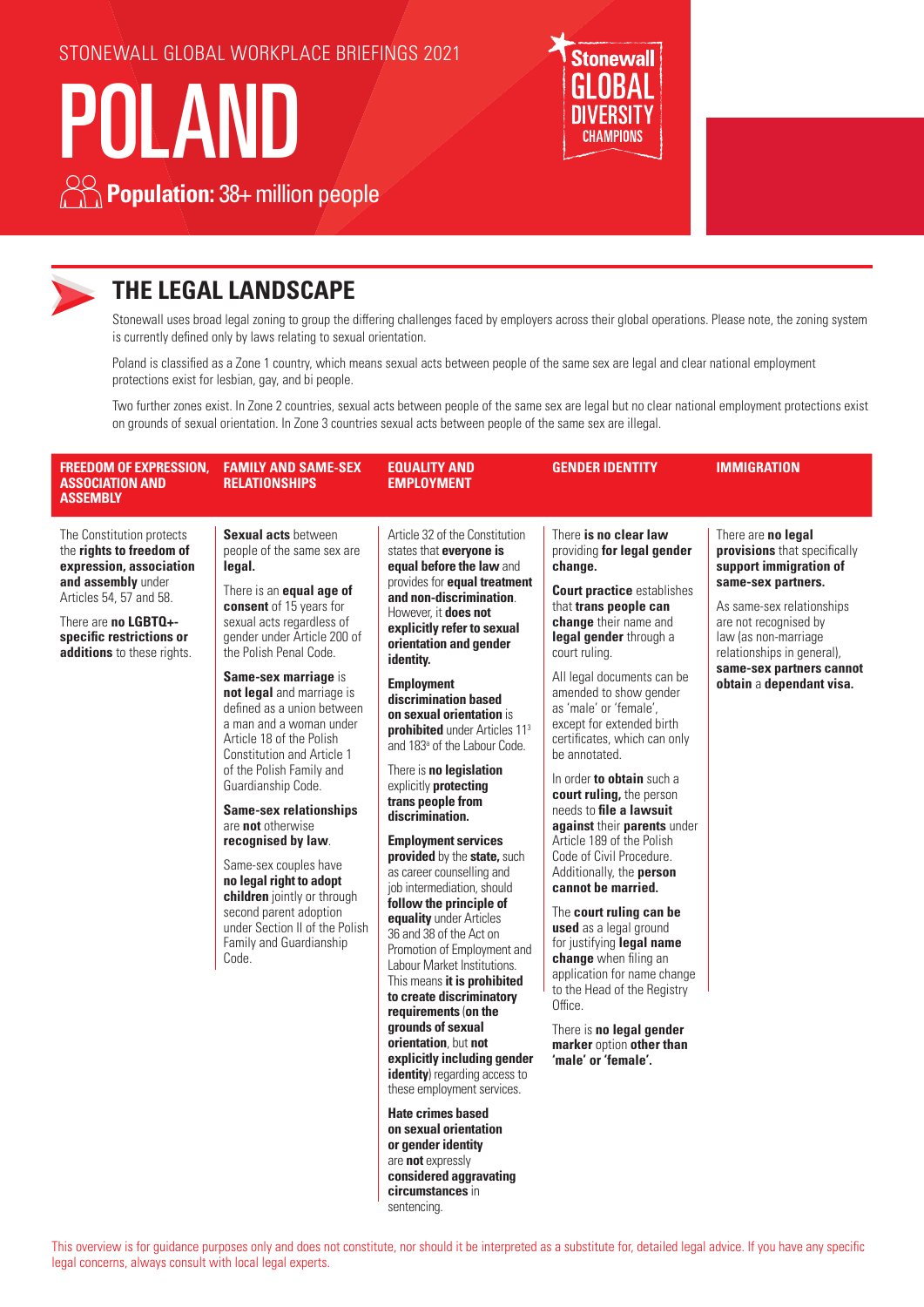

## **A VIEW FROM POLAND**

Stonewall spoke to Franciszka Sady, Program Coordinator at **Campaign Against Homophobia** (KPH) and Magdalena Świder, Trainer and Consultant at **Diversity Drill**, about the situation for LGBTQ+ people in Poland.



**Campaign Against Homophobia** (KPH) works nationwide to prevent violence and discrimination against LGBTQ+ people through advocacy work and the implementation of educational programmes for various professional groups.

#### **Everyday life**

The political climate in Poland makes life very challenging for LGBTQ+ people. The anti- LGBTQ+ rhetoric from the ruling party, the shrinking space for nongovernmental organisations, and the public voices of right wing and religious fundamental groups all have an impact on daily life for the community. For example, these groups were behind the 'LGBT-free zones' which have appeared across the country.

In general, life is easier for LGBTQ+ people in cities than it is in more rural areas. However, many homophobic, biphobic and transphobic hate crimes are still committed across the country. As Poland's hate crime legislation does not recognise crimes based on sexual orientation and gender identity, the police and judges are often unable to adequately deal with instances of violence. General awareness and public support of LGBTQ+ issues is slowly growing, but at the same time there is consistent negative representation of LGBTQ+ people across state-owned media, right wing private media and from institutions with a wide influence.

Since the situation for the LGBTQ+ community in Poland has become more well-known, there are service providers and businesses that are starting to support us more actively, and people are mobilised to act. Recently there has been more visibility of trans and non-binary people in the media, and LGBTQ+ organisations are also trying to increase the visibility of bi communities. Social media is one of the strongest forms of community for young people, and this is definitely helping to raise awareness of LGBTQ+ issues.

#### **LGBTQ+ groups and advocacy**

Since 2018, LGBTQ+ groups and the LGBTQ+ community in general have become much more visible in Poland. This has been demonstrated through a large increase in the number of annual Pride events that take place across the country which has grown from 5 to around 30. LGBTQ+ advocacy really is a grassroots movement, and local organisations across different cities are working together and taking to the streets. There is clearly energy and frustration, and people want to do something about it.

We have also seen great collaboration across LGBTQ+ groups and different rights challenges, for example the women's rights movement. In terms of funding, some large LGBTQ+ organisations are receiving donations and external support thanks to the awareness of the current situation in Poland. At KPH, for example, we are then distributing this funding to smaller organisations across the country. Unfortunately, we don't have any expectations of legal protections and recognition for the LGBTQ+ community changing soon, but our main focus is to ensure that the situation doesn't get any worse.

#### **Healthcare**

The majority of people are covered by state health insurance. However, the healthcare available is not particularly inclusive of LGBTQ+ people. The university curriculum for health professionals usually doesn't cover LGBTQ+ topics. While some NGOs are working on further educating health professionals in this regard, many doctors don't know about health issues specific to sexual orientation and gender identity. They tend to assume all their patients are straight and cisgender.

There is a particular lack of expertise and services in regard to trans issues. Many trans people have to resort to self-medicating. Gender reassignment surgeries also have to be covered financially by the individual. Confidence among the community in reporting misconduct or discrimination in healthcare settings is increasing, which is helping to drive positive change.

#### **Workplace**

LGBTQ+ people often face discrimination in the workplace including jokes, inappropriate language and being excluded from social events, among other things. Because of this, many LGBTQ+ people hide their sexual orientation and gender identity at work, often with a negative effect on their mental health. However, since 2018, perhaps due to more awareness of the situation for LGBTQ+ people in Poland, these has been a large increase in businesses reaching out to LGBTQ+ organisations to offer fundraising support, donations, and to ask for advice on building safer and more inclusive workplace environments.

In the past, businesses haven't wanted to work directly with LGBTQ+ organisations, but this is definitely changing. Local Polish businesses as well as larger international corporations are understanding their responsibility in supporting the community and influencing in the public sphere. The key action businesses can take is to reach out to a local LGBTQ+ group and come up with a solution which has mutual benefit and creates real change. For example, the LGBTQ+ group might be able to support with internal training, and the business could participate in Pride events and provide funding to help their important work continue.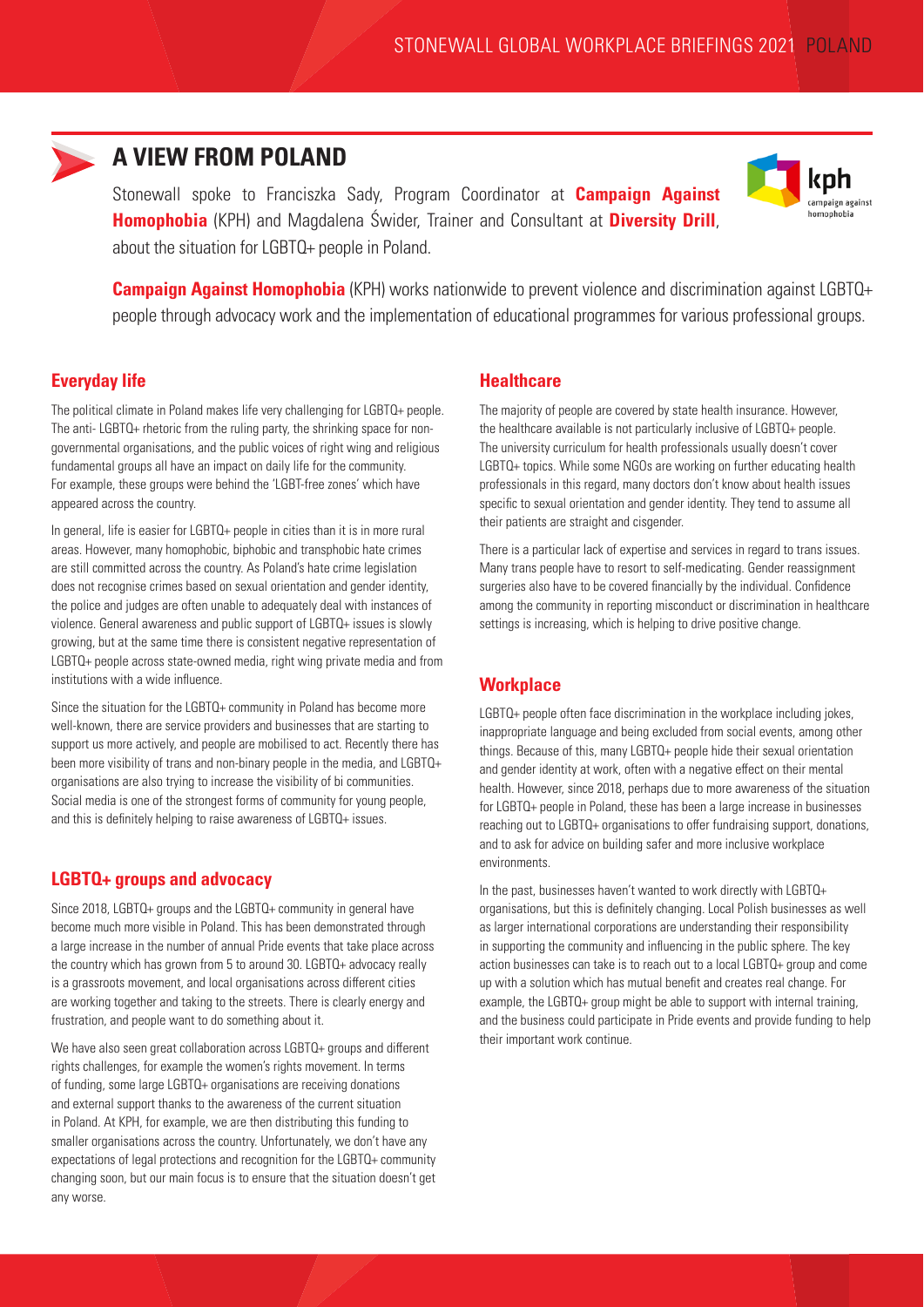# **LGBTQ+ INCLUSION IN THE WORKPLACE**

Stonewall's [Global Workplace Equality Index](https://www.stonewall.org.uk/node/126346) is the definitive benchmarking tool for global LGBTQ+ workplace equality. It's a great way to assess your organisation's progress and navigate the challenges of upholding inclusive values locally. The Global Index provides your organisation with a clear and rigorous action plan for your LGBTQ+ inclusion work across the globe.

The Index evaluates an organisation's performance across key areas of employment policy and practice. In line with these areas, in Poland, employers can work to:

- 1. Implement LGBTQ+-inclusive **policies and benefits**, such as anti-discrimination and bullying and harassment policies, transitioning at work policies, and equal partner and family benefits.
- 2. Carry out comprehensive **all-staff training** on sexual orientation and gender identity.
- 3. **Engage staff** by setting up local LGBTQ+ employee network groups and developing ally programmes.
- 4. Empower **senior leaders** to advance LGBTQ+ inclusion within your organisation and advocate for equality.
- 5. Assess whether you can **monitor** sexual orientation and gender identity data in order to understand and improve the experiences of LGBTQ+ employees.
- 6. Evaluate your **procurement** practices to ensure LGBTQ+ inclusion forms part of the tendering process and your engagement with potential and existing suppliers.
- 7. Work to understand the **local context** and support **local communities** by partnering with local LGBTQ+ groups.
- 8. Ensure your **mobility** policies account for employees' sexual orientation and gender identity and provide staff travelling to or from Poland with adequate, LGBTQ+-specific information.



# **LEARN FROM STONEWALL'S GLOBAL DIVERSITY CHAMPIONS**

#### **Credit Suisse**

Credit Suisse sets the foundation for an equal and inclusive workplace by referring explicitly to sexual orientation and gender identity in its anti-discrimination policies and Code of Conduct. To foster an understanding of the importance of equality for all, employees are required to take an annual e-learning module on diversity and inclusion. In 2015, Credit Suisse extended its successful LGBT+ Ally programme to Poland. Over 400 LGBT+ allies across both offices in Poland have since pledged their commitment to advancing equality for LGBT+ people at work. Since 2014, an internal LGBT+ network group has driven inclusion and equality for LGBT+ staff across the Polish organisation. The group organizes trainings, personal story sharing meetings, and celebrations for major events for LGBT+ people such as Pride, IDAHOBIT and Coming Out Day. In 2016, Credit Suisse Poland was the first global company to officially attend the Wrocław Pride event, and they have since inspired and encouraged other companies to join the annual march. In 2019, Credit Suisse introduced a global campaign for Pride, with senior management encouraging others to sign up as LGBT+ Allies. This substantially increased the number of allies in Poland from around 200 to the current 400. In response to the extended harassment and discrimination currently faced by the LGBT+ community in Poland, Credit Suisse Poland responded with additional sessions for management across all seniority levels about the importance of being an LGBT+ ally. This ran alongside additional internal communications about inclusion and support for LGBT+ employees, including the 'Wall of Fame' initiative where global allies provide their picture with encouraging slogans, and additional sessions with psychologists for employees in need.

#### **Procter & Gamble**

P&G started its LGBTQ+ inclusion journey in 1992, when it added sexual orientation to the Equal Employment Opportunity Statement. P&G Central Europe joined the movement in 2015 and formed the GABLE network (lesbian, gay, bisexual, transgender, queer and ally employees). In addition to ensuring equal treatment in policies, career opportunities and benefits for LGBTQ+ employees, the network holds training sessions, empowers others to become allies, and issues a quarterly newsletter on relevant events and resources. In 2019 more than 200 employees joined the Warsaw Pride parade with their family members. Covid-19 didn't stop these efforts, as initiatives became virtual and even more accessible, with over 300 employees joining the virtual 'Can't Cancel Pride'. The network measures its effectiveness with an annual survey. In 2021, 96% of P&G Poland LGBTQ+ employees reported they feel accepted at their workplace and 80% are out to their colleagues. Its leadership team demonstrates the values of diversity, contributing to our wider company values and helping to build a world free of bias. GABLE network was externally awarded with 'Excellence in Belonging' in the Central European region by We Are Open foundation in 2020. With recent events in Poland, GABLE's mission to create a LGBTQ+ inclusive culture within the company is more important than ever.